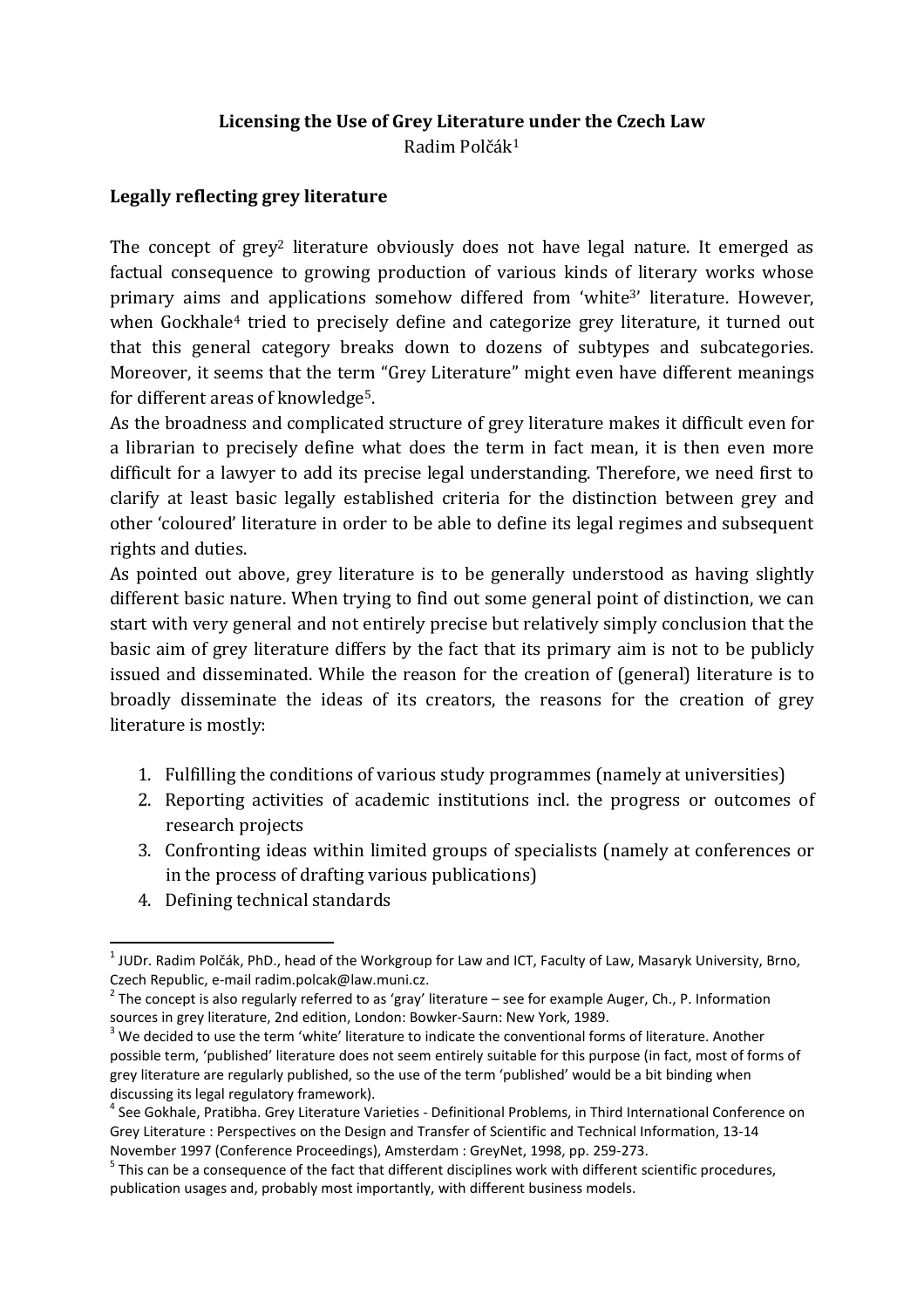5. Fulfilling legal obligations (namely in bookkeeping and official reporting)

Grey and white literatures differ also in their availability. As the main aim of grey literature is other than to be (truly) published<sup>6</sup>, its general public availability is relatively low. Then, there are lots of publications falling within the category of grey literature that are on one hand highly scientifically valuable, useful or inspiring, but on the other hand difficult to be spotted and obtained. Consequently, we see significant development of various activities aiming broader availability of grey literature including its classification, systematic storage and public dissemination7.

Neither in the Czech Republic, nor in the rest of the world has the presence and significance of grey literature been directly acknowledged by black-letter law. Thus, there is no special legal definition or concept that would precisely reflect the existence of literary works of the above indicated different teleology. However, it does not mean that it would be impossible to legally handle grey literature, i.e. to speak about rights arising of the process of its creation, storage and use.

#### Grey literature in the Czech Law

In the following paragraphs, we will briefly focus on the forms in which Czech law applies namely on legal issues of gray literature that we see as crucially important, i.e. on its legal licensing. It should be noted in advance that the concept of copyright in the Czech Republic is no different from other European states, as Czechoslovakia and then Czech Republic were members of basic harmonizing international conventions such as:

- Convention establishing the World Intellectual Property Organization (WIPO/OMPI) - a member since 1970
- Berne Convention for the Protection of Literary and Artistic Works a member since 1921.
- The Agreement on Trade-Related Aspects of Intellectual Property Rights a member since 1995.
- WIPO Copyright Treaty a member since 2002.

In the process of the accession of the Czech Republic to the EU, the copyright provisions of the Czech law were harmonized also with EC directives such as:

• Council Directive 92/100/EEC of 19 November 1992 on rental right and lending right and on certain rights related to copyright in the field of intellectual property

 $<sup>6</sup>$  It is also typical that grey literature is being created or produced but not truly published, so that one of its</sup> typical features is the lack of the presence of a publisher in the production chain.

<sup>7</sup> One of such activities is for example The Virtual Data Centre designed by Harvard University and University of Michigan – see Altman, M., Andreev, L., Diggory, M., King, G., Kiskis, D. L., Kolster, E., Krot, M., Verba, S. A Digital Library for the Dissemination and Replication of Quantitative Social Science Research: The Virtual Data Center. Social Science Computer Review, Vol. 19, No. 4, pp. 458-470.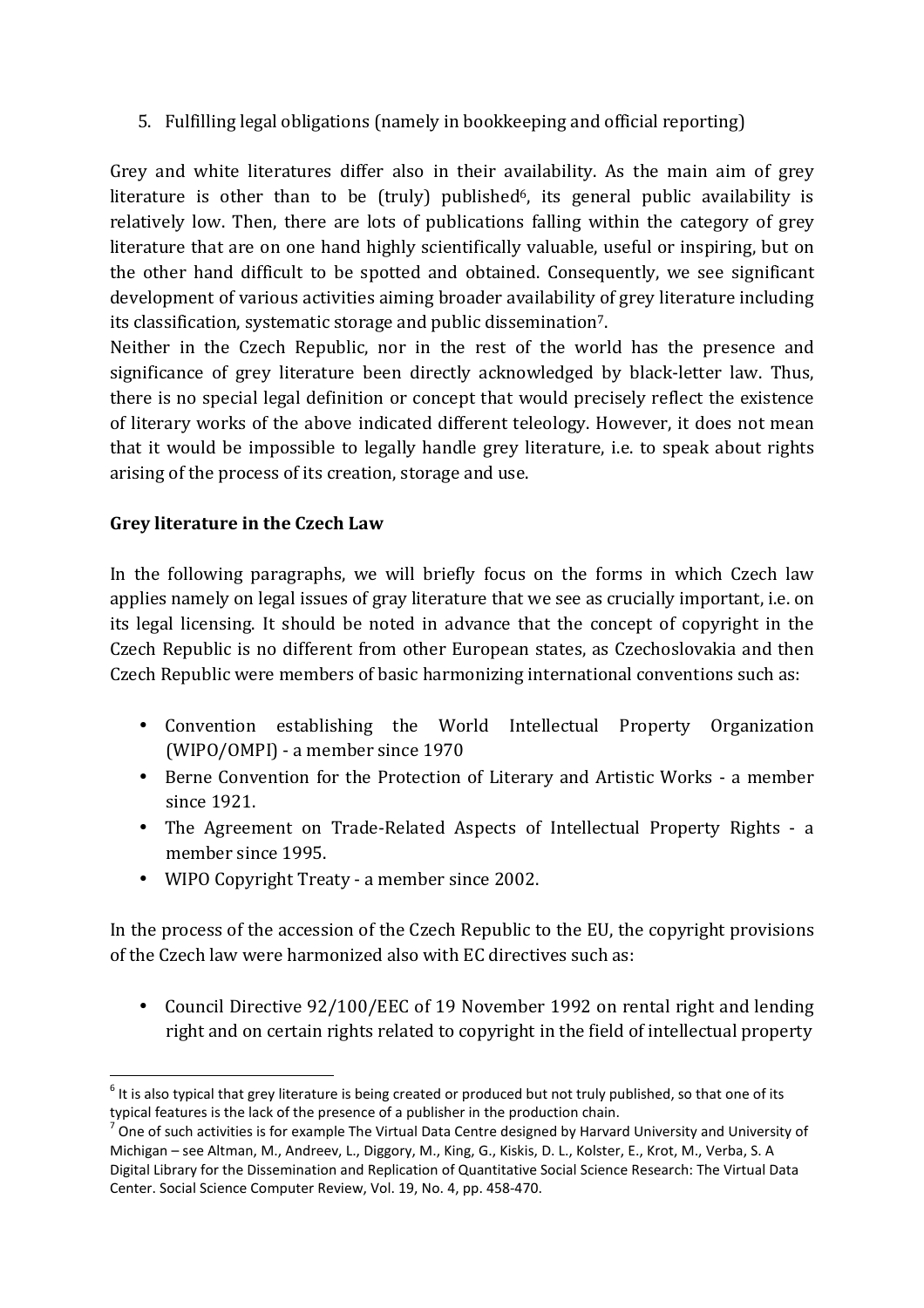- Council Directive 93/83/EEC of 27 September 1993 on the coordination of certain rules concerning copyright and rights related to copyright applicable to satellite broadcasting and cable retransmission
- Council Directive 93/98/EEC of 29 October 1993 harmonizing the term of protection of copyright and certain related rights
- Directive 96/9/EC of the European Parliament and of the Council of 11 March 1996 on the legal protection of databases
- Directive 2001/29/EC of the European Parliament and of the Council of 22 May 2001 on the harmonisation of certain aspects of copyright and related rights in the information society
- Directive 2004/48/EC of the European Parliament and of the Council of 29 April on the enforcement of intellectual property rights

Similarly as in the case of other European countries, the concept of Czech copyright law is based on a distinction of moral and material rights of an author<sup>8</sup>. The moral rights include namely:

- authorship right a right to be indicated as an author
- integrity right a right for the preservation of the integrity of the work (incl. exclusive right to permit modifications)
- publication right a right to decide upon first publication of the work<sup>9</sup>

The moral rights belong exclusively to the author and, importantly for legal regulation of grey literature, they represent the only copyrights that might be executed by a third person even upon one-sided permission of the author. On the contrary, the material rights represented by the most important rights to use the literary works, can be executed by anyone else than the author only upon an agreement. Taking the point of view of the creation, processing and dissemination of grey literature, we shall focus namely on material rights, i.e. on the rights of usage of the respective literary works.

In the case of white literature, the author concludes a contract with a publisher upon which the respective literary work is processed and exclusively disseminated by the publisher. As noted above, one of the differences between white and grey literature is in the fact that grey literature is not created primarily in order to be published. Moreover, in most cases of grey literature, the role of the publisher is entirely missing. Consequently to our above basic classification of general purposes of grey literature, we can distinguish the following legal regimes:

  $^8$  This distinction originates in the Berne Convention for the Protection of Literary and Artistic Works.

 $^9$  As mentioned above, grey literature is often indicated also as 'unpublished' literature. If we take this term from the legal point of view, we have to state that in fact it cannot apply on most of documents of grey literature, as they have been made available to the public for example by publicly defending a thesis or by displaying a research report on the internet. Thus, vast majority of grey publications are published in the legal sense.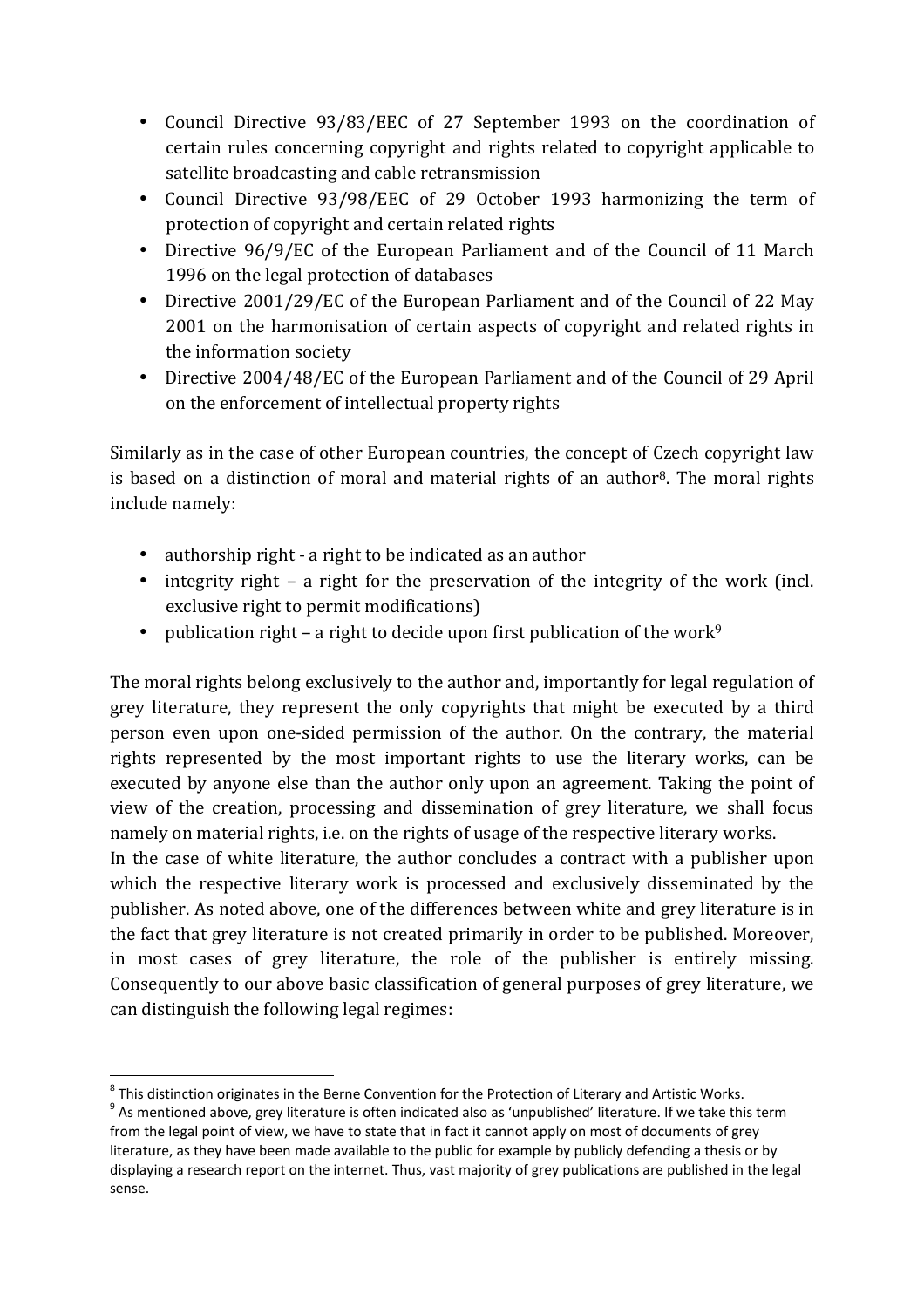- 1. Fulfilling the conditions of various study programmes works created by students in the course of their studies.
- 2. Reporting activities of academic institutions incl. the progress or outcomes of research projects – works created by researchers directly for their research institutions or projects.
- 3. Confronting ideas within limited groups of specialists works created by independent individuals and published as manuscripts or articles in conference proceedings.
- 4. Defining technical standards works created by employees of state, unions, guilds or similar organizations.
- 5. Fulfilling legal obligations works created by employees of business units or state organizations.

From the point of view of the Czech copyright law, the above types of grey literature can be subsumed under the following categories:

- A. Falling outside of the scope of copyright law those of sub 4. and sub 5. that are either not of creative nature (accounting books, filled forms etc.) or that have a form of official publications (texts of laws, decrees, judgments, etc.)
- B. Student works namely sub 1.
- C. Employment works namely sub 2. and those of sub 4. and sub 5. that do fall within the scope of copyright.
- D. Contracted works namely those of sub 2. in the case when a report is not produced by employees of the respective institution but upon a contract by 3rd person (for example by project management agency)
- E. Individual works namely sub 3.

l

As the category sub A. falls outside of the scope of copyright protection, it has no generally definable legal regime10.

The category sub E. represents from the legal point of view normal (unspecific) creation that is being handled by the copyright law as any other literary work. In most of these cases, the authors make their works publicly available under some of implied licenses<sup>11</sup>, namely under the implied license for the use for personal purposes<sup>12</sup>. It is also quite common that authors of such works extend the reach of implied licenses by making their

 $10$  Any protection of this type of documents is based on their content. Thus, these documents might be particularly protected as know-how, trade secrets, personal data etc.

<sup>&</sup>lt;sup>11</sup> The concept of implied licenses is analogous to Anglo-American doctrine of fair use – see for example Fischman, A. O. Implied License - An Emerging New Standard in Copyright Law. Santa Clara Computer and High Technology Law Journal, Vol. 25, No. 2, p. 275.

 $12$  This form of use includes also the use for the purposes of individual research – see for example Litman, J. Lawful Personal Use. Texas Law Review, Vol. 85, p. 1871.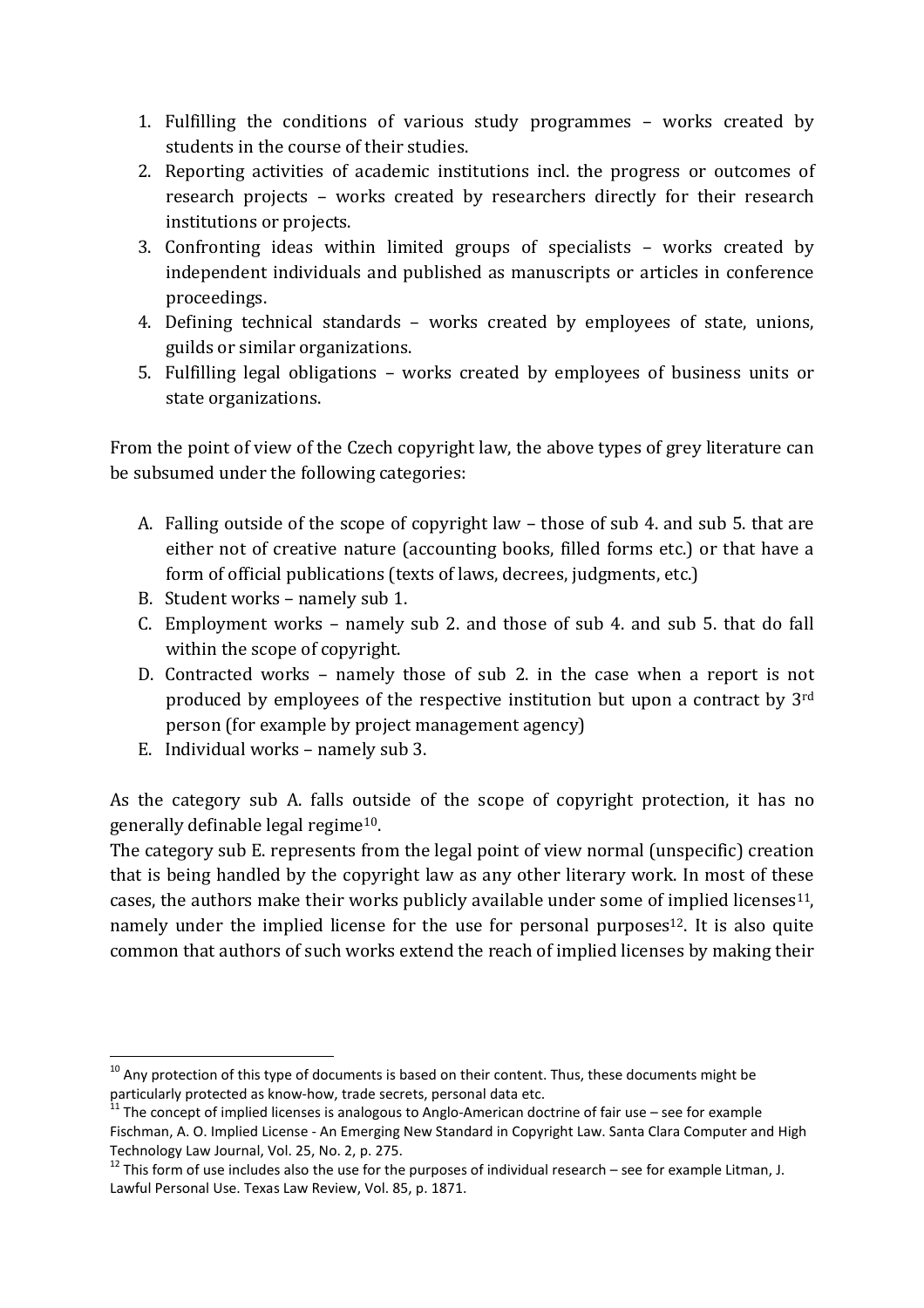works available under some of so-called free or open licenses such as Creative Commons or Open Access<sup>13</sup>.

The rest of categories include works with specific legal regimes that shall be briefly described in particular.

### Student works in grey literature

l

As noted above, this category includes namely works that are created by students in the course of their studies. It includes various dissertations, seminary works and other types of works that are used namely in order to prove the fulfillment of duties prescribed for the respective types of study programmes.

These works are authored by students. However, the respective schools also hold some rights that reflect the fact that the creation of the works was sponsored by them in a form of consultations by staff members, access to library resources etc. The Czech law defines the rights arising of the creation of student works in Article 60 of the Copyright Act<sup>14</sup> that read as follows (informal translation):

(1) A school or school or educational establishment shall have the right to conclude, under habitual terms, a licence agreement on the utilization of a school work (Article 35 paragraph (3)). Where the author of such work has refused to grant his permission without stating a serious reason, such entities may claim compensation for the absence of manifestation of will in court. The provision of Article 35 paragraph (3) shall remain unaffected.

(2) Unless agreed otherwise, the author of a school work may use his work or grant the licence to another party if this is not in contravention of the legitimate interests of the school or school or educational establishment.

(3) The school or school or educational establishment shall be entitled to claim from the author of the school work, from the income earned by him in connection with the utilization of the work or granting of the licence pursuant to paragraph (2), an appropriate contribution to the reimbursement of the cost incurred by them due to the creation of the work, and that, depending on the circumstances, up to the full amount of this cost; the determination of the amount shall take into account the proceeds from the utilisation of the school work pursuant to paragraph (1) received by the school or school or educational establishment.

<sup>&</sup>lt;sup>13</sup> These types of licenses work from the legal point of view as public contractual offers with a reference to some standardized terms – see for example Hietanen, H. A. A License or a Contract, Analyzing the Nature of Creative Commons Licenses. NIR, Nordic Intellectual Property Law Review, Forthcoming. Available at SSRN: http://ssrn.com/abstract=1029366. Although these licenses are highly popular, there can be seen some legal limitation of their use, namely in countries with compulsory collective administration of some aspects of copyrights including the Czech Republic.

<sup>&</sup>lt;sup>14</sup> The Act No. 121/2000 Sb., on Copyright, Rights Related to Copyright and on the Amendment of Certain Laws (Copyright Act). Unfortunately, there are no formal translations of Czech laws available and there is also no general database of translated Czech black-letter law. The informal translations used in this article are taken from WIPO database at http://www.wipo.int/clea/en/text\_html.jsp?lang=en&id=962.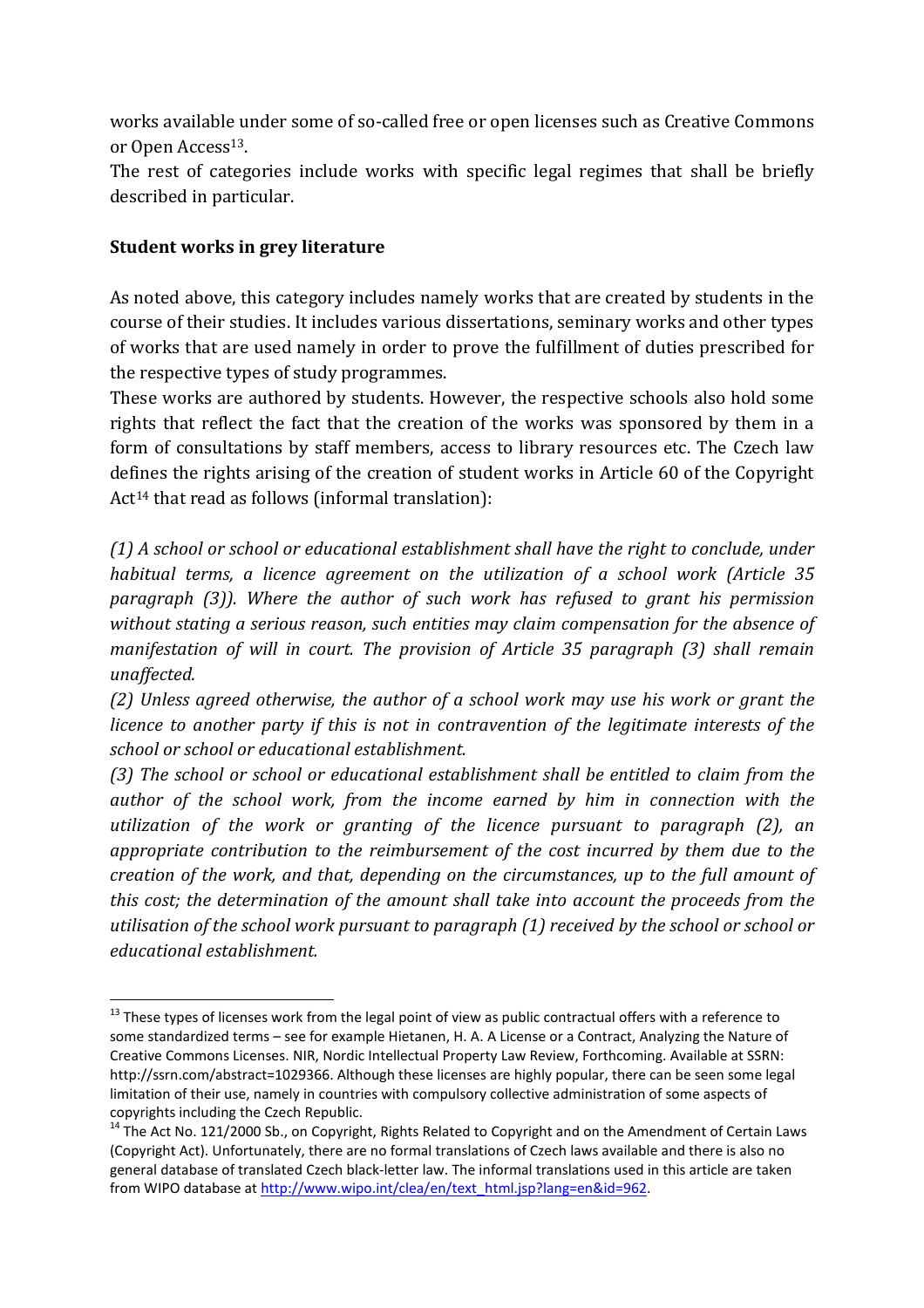As implied from the above, the schools might use the works of their students freely for internal purposes<sup>15</sup>. In the case the schools would like to use these works in any other manner, for example to publish them or to upload them to databases of grey literature operated by 3rd person, there is a need of a conclusion of a license agreement. There is, however important exception for works that fall within the scope of the Higher Education Act16, i.e. bachelor theses, master theses, rigorous theses and doctoral dissertations. In the case of these theses, the schools have a duty (and obviously the right at the same time) to make them available to the public. This duty that includes operating publicly accessible database arises of Article 47b(1) of the Higher Education Act that reads as follows:

(1) Higher education institutions are obliged to make public, at no profit to themselves, the doctoral, Master's, Bachelor's and advanced Master's ("rigorózní") theses that have been defended at their institutions, including the readers' reports and results of the defence. The institution will do this by making available a database of these theses. The means of providing access to these theses is stipulated in the internal regulations of the higher education institution.

The above article gives higher education institutions, namely universities, a right of creating and operating databases that are used in order to process the above listed types of student works17. Schools are in this case in the position of a maker of a database what gives them rights not just to make the database publicly available but also to noncommercially dispose with it as defined in Article 90(1-3) of the Copyright Act as follows:

(1) The maker of the database shall have the right to extraction or re-utilisation of the whole content of the database or of its qualitatively or quantitatively substantial part, and the right to grant to another person the authorisation to execute such right.

(2) The extraction pursuant to paragraph (1) means the permanent or temporary transfer of all or substantial part of the content of a database to another medium by any means or in any form.

(3) The re-utilization pursuant to paragraph (1) shall mean any form of making available to the public all or a substantial part of the content of a database by the distribution of copies, by rental, by on-line or other forms of transmission.

<sup>&</sup>lt;sup>15</sup> One of contemporary most frequent form of use is the inclusion of these works into referential databases for fighting plagiarism.

<sup>&</sup>lt;sup>16</sup> The Act No. 111/1998 Sb., on Higher Education Institutions and on Amendments and Supplements to Some Other Acts (The Higher Education Act). The informal translation used in this article was taken from the server of Masaryk University at http://www.muni.cz/general/legal\_standards/higher\_education\_act.

 $17$  The main purpose of this provision is to make higher education more transparent and to allow broader public control over academic procedures. These databases are also used as a source of valuable data for automated anti-plagiarism systems out of which the most complex is being operated by Masaryk University.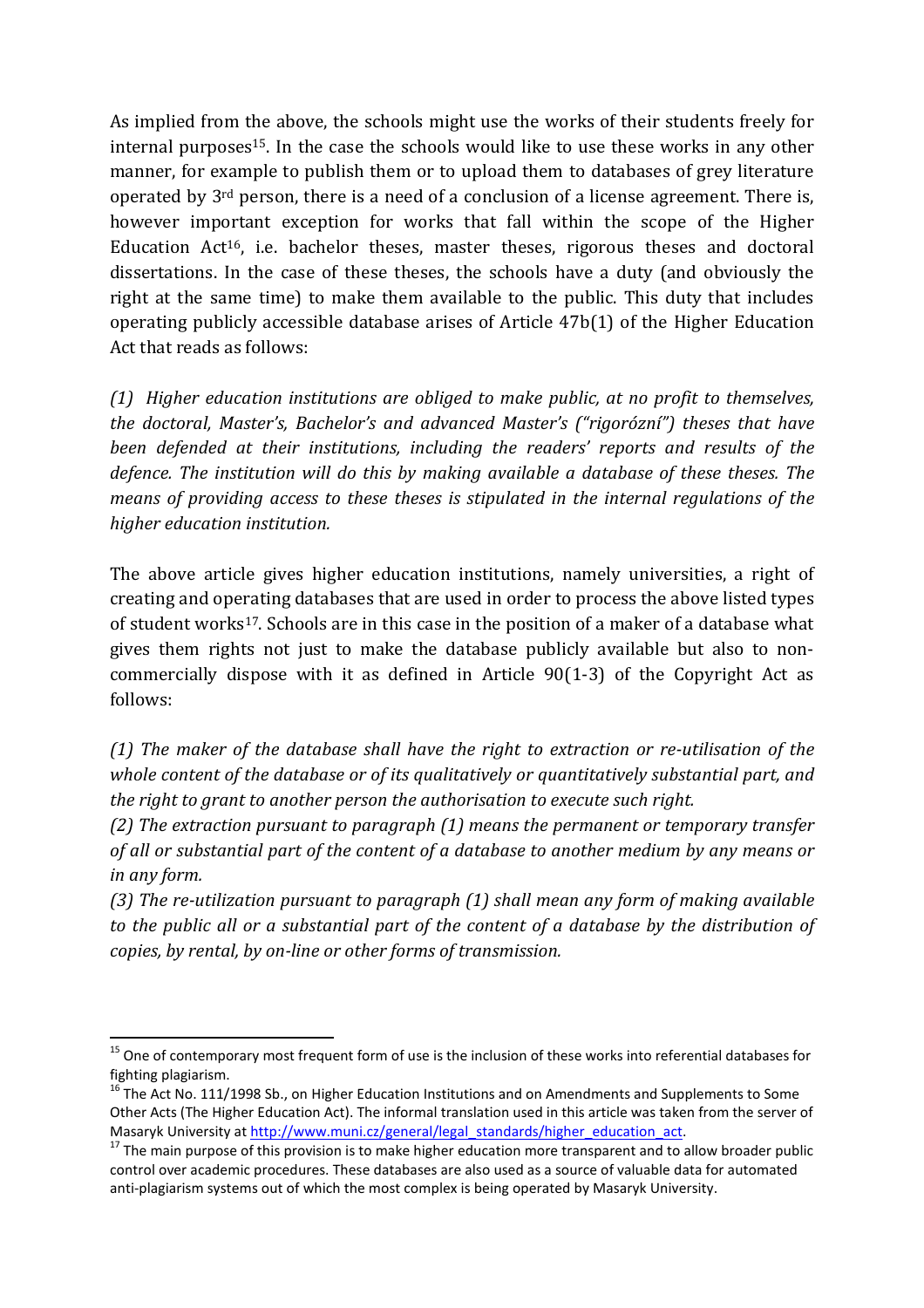It should be noted that schools are entitled only for non-commercial disposal of the above database rights. Thus, in the case when a school decides to cooperate with an operator of grey literature database, the licenses might permit only non-commercial reuse of the content. Moreover, the above implied license for operating databases of school works does not include all types of school works , but only those listed under Article 47b(1) of the Higher Education Act. Thus, the publication or re-use of any other works require having prior license agreement with their authors (i.e. the students).

# Employment works in grey literature

As noted above, substantial proportion of grey literature has the form of annual reports, research reports or other documents that are created in order to record the activities of various academic institutions like universities or research institutes. These documents are created as a byproduct in the course of research or other academic activities and are authored mostly by academic and/or administrative staff.

Czech legal regime of employment works is relatively simple. Although there are no exceptions as to the attribution of moral or material rights to the respective authors, both of these groups of rights are exclusively exercised by the employer as laid down in Article 58 of the Copyright Act:

(1) Unless agreed otherwise, the author's economic rights to a work created by the author in fulfilling his duties araising from the employment or civil service contract to the employer or from an employment relationship between a cooperative and its member (henceforth referred to as employee work) shall be exercised exclusively by the employer in his own name and on his own account. The employer may assign the exercise of the right pursuant to this paragraph to a third person only with the author's consent, unless this occurs during the sale of the undertaking or of its part.

(2) In the event of the death or dissolution of the employer who has been authorised to exercise the economic rights to an employee work, and who has no legal successor, the authorisation to the exercise of these rights shall fall to the author.

(3) Where the employer does not at all utilize the economic rights to an employee work, or utilizes them inadequately, the author shall have the right to ask the employer to grant him the licence under habitual conditions, unless there is a serious reason on the part of the employer to refuse it.

(4) The author's personal rights to an employee work shall remain unaffected. Where the employer exercises the economic rights to an employee work it shall be deemed, however, that the author has given his consent to the work being made public, altered, adapted including translation, joined with another work, included into a collective work and, unless agreed otherwise, also being introduced in public under the employer's name.

(5) Unless agreed otherwise, it shall be deemed that the author has given the employer his consent to complete his unfinished employee work in the case where it has not been finished in spite of a challenge by the employer to complete the employee work within an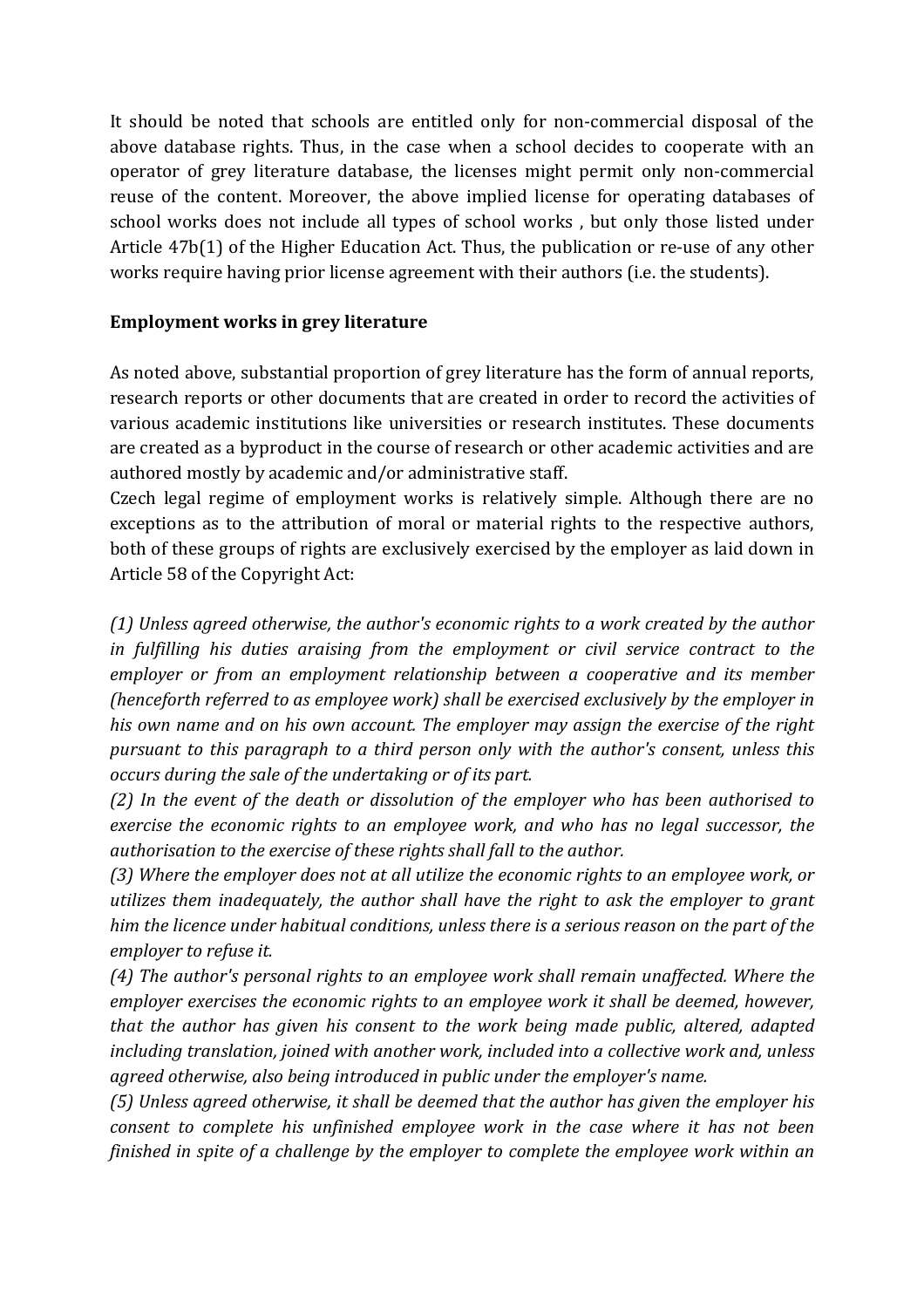extended period, or when the employee's obligation to complete such work has expired due to his death or due to the impossibility to meet this obligation.

(6) Unless agreed otherwise, the author of the employee work is entitled to an appropriate supplementary remuneration from the employer if the wages paid to the author by the employer are in evident disproportion to the profit from the utilisation of rights to the employee work and to the importance of such work for the achievement of this profit; this provision shall not apply to works referred to in paragraph (7), be they employee works or considered as such, unless agreed otherwise

(7) Computer programs and databases, and cartographic works which are not collective works shall be deemed employee works also where they have been created to order; the person who ordered them shall in such case be considered the employer. The provisions of Article 61 shall not apply to such works.

(8) The provisions of paragraphs (1) to (6) shall remain unaffected by the termination of the legal relationship pursuant to paragraph (1) or, respectively, paragraph (7).

The above implied license gives the employer almost total control over moral and personality rights to the copyrighted works of its employees. It means that the employer might indicate itself as the author and copyright holder of the respective document, it might freely use or license it and it might also freely update or modify it even after the termination of the labour contract. The employer is in this case also fully entitled to dispose with copyrights what enables it to contract with publishers or to make the documents available for any form of re-use including any form of transfer to a database of grey literature or making it available by some of free licenses. Compared to implied legal position of schools in previously explained case of student works, employers dispose with copyrights not just to the whole database, but also to every single document. Moreover, the copyrights to employment works might be exploited by the employer also commercially.

### Contracted works in grey literature

The only significant formal difference between employment works and contracted works is to be seen in the nature of the relation between authors and users of their works. While employment works are created upon labour or similar contracts, contracted works are produced upon business agreements. This basic difference is reflected by implied license in Article 61(1,2) of the Copyright Act that reads as follows:

(1) A work created on the basis of a contract for work (a work created to order) may be used by the person who ordered it only for the purpose defined by the contract. Unless stipulated otherwise by this Act, the customer shall be authorised to use the work in extension of such purpose only on the basis of a licence agreement.

(2) Unless agreed otherwise, the author may use the work made to order himself and to grant a licence also to another party if this does not contravene the legitimate interests of the customer.